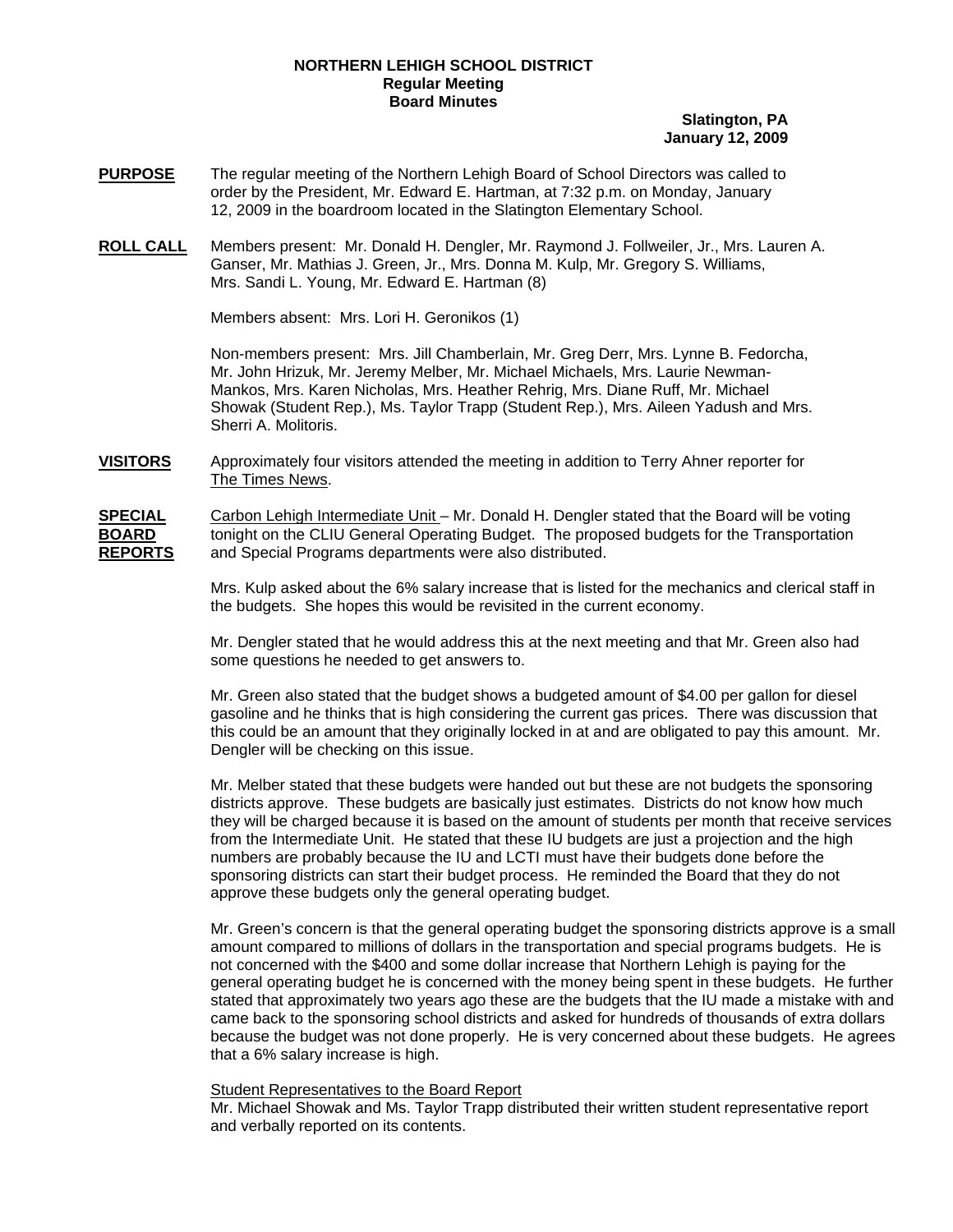Federal and Other Programs Update - Mrs. Lynne B. Fedorcha distributed her written reported and verbally reported on it. She discussed the WIDA ACCESS assessment test that will be given to all students receiving ESL services on February 20, 2009 and the All-Star celebration **SPECIAL** being held on January 22, 2009 in the middle school and hosted by Mrs. Michelle Raber, middle **BOARD** school health and physical education teacher. She stated that members of the Business and REPORTS Computer Technology Departments will be meeting to begin discussions on course content and **(cont.)** the K-12 sequence of technology skills. The Wellness and Fitness Department is working on a year-long process that involves curriculum mapping and making standards-based adjustment to the health and physical education curriculum with Dr. Carolyn Kuchinsky from East Stroudsburg University. On February 6, 2009 the Science Department will begin to examine their planned courses and developing curriculum maps which feature all standards that are addressed and then look for gaps between the assessment anchors and curriculum and make plans for revising course content to better prepare students for the Science PSSA.

> Lastly she addressed the Board with the districts PSSA Science test performance. She stated that the district falls right within the state average performance. Fourth grade state performance was 81.5 our district was at 80.3, middle school state performance was 52.7 our district had 52.8 and at the high school state performance was 35.7 and our district had 35.2. She has met with administrative staff to discuss our district performance and share some considerations. She stated that there is no previous test comparison, our district made no prior changes to curriculum or instruction prior to the PSSA and our course requirements are different. We do not require our students to take Chemistry and it is a part of the PSSA test. She further stated that this is a very long test and come April our students are tested out having just completed the PSSA for reading, writing and math. She shared with the Board suggestions from the state to increase overall scores such as, enroll more high school students in college courses, creating Classrooms for the Future that uses technology to transform teaching and learning in high schools, ensuring that all school districts have adequate resources to offer a strong curriculum and help struggling students and proposing new statewide high school graduation requirements to make sure that every student is ready for college or the workforce when they receive their diploma. Our district has decided to currently have principals work with science teachers to examine anchors and release test items, use Study Island Science Benchmark testing to gauge student progress toward standards, continue Science-It's Elementary training at elementary level, require writing in science, revise curriculum and recognize the need to work on the science courses that are required at the high school which is also on of the Project 720 goals.

Mr. Williams stated that in math and reading we have federal goals that say this is how much we need to increase every year and that currently with the PSSA Science assessment there are no set goals to achieve. He would like the district to come up with a five year reasonable goal for PSSA Science assessments.

Mr. Green stated that according to the article in the paper we had almost 20% of our students at basic or below basic compared to Northwestern who had 3 ½%, Parkland 7%, Salisbury 8%, Southern Lehigh 4%, Whitehall 8% meaning we had more than twice as many students then in other surrounding districts that fell below the benchmark. He stated that other districts have Science Supervisors, Assistant Superintendents and some districts are even hiring supervisors to help with the problem and Northern Lehigh instead of hiring people we are getting rid of supervisor positions and this concerns him. He said administration has been telling the Board that they need more science teachers, they need more science curriculum, more rooms are needed because they are over crowded and the Board chooses to do nothing about it and then wonders why our test scores are wrong. He feels we are not providing the proper resources for our students.

Mrs. Ganser stated that she feels we are providing the best for our students with the resources that we have and everyone is trying the best they can with what they have available to them.

Mrs. Fedorcha stated that curriculum reports are available on the web on the nlsd.org home page. The Policy Committee on Wednesday night will be discussing the new Right to Know Policy.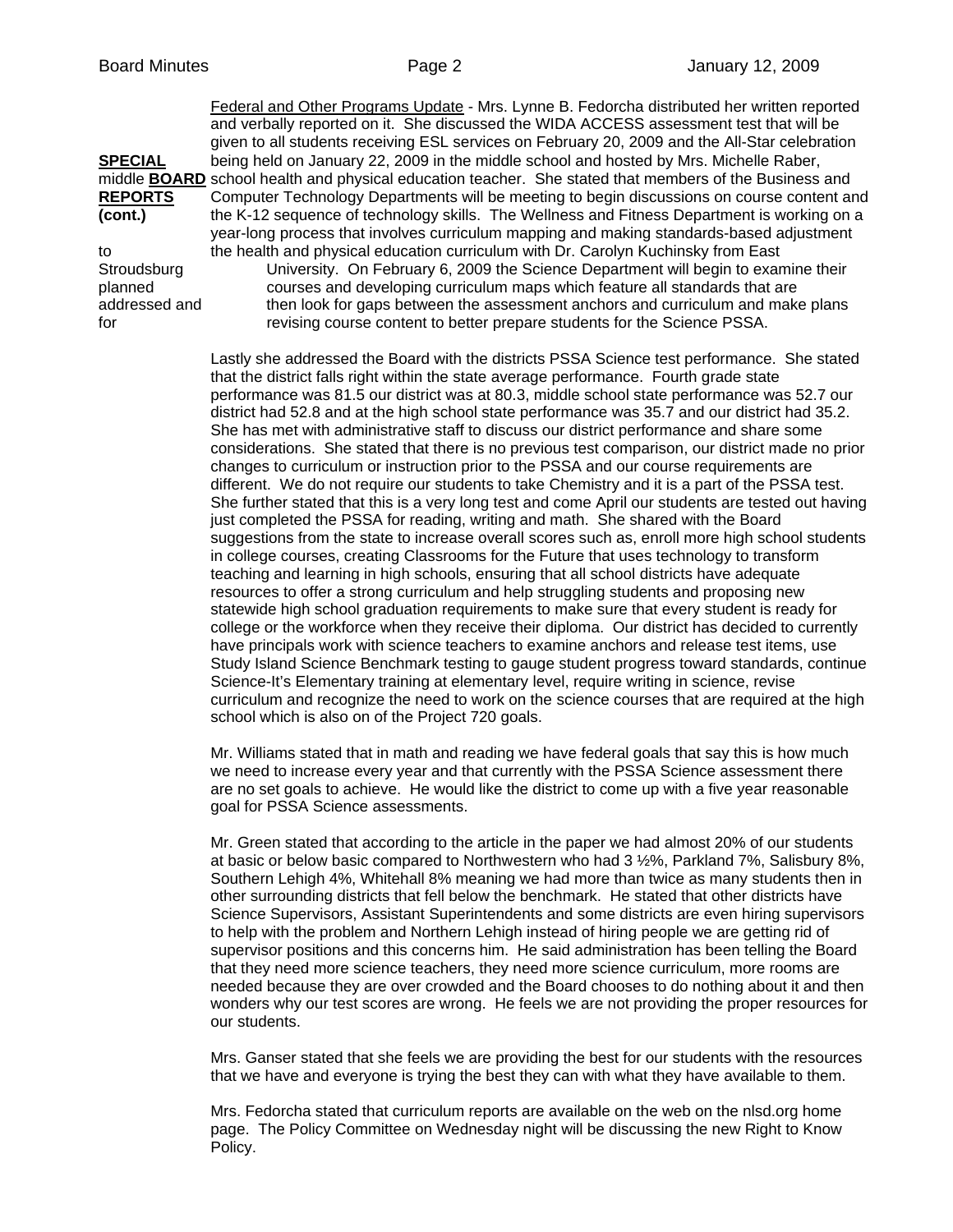to

 Business Manager's Report – Mr. Jeremy G. Melber stated that the CLIU and LCTI budgets are on the agenda for approval. He discussed the per capita exemptions that were on last weeks agenda that were tabled. He spoke with the Slatington Tax Collector. He stated that when the bills are returned he tries to get in contact with them by looking in the phone book. Mr. Melber spoke with Attorney Stopp and they are trying to look into other options. They are going

**SPECIAL** ask the Slatington Borough if those people applied for moving permits. There is also a motion on **BOARD** the agenda to approve Portnoff Law Associates as our delinguent tax collector. The contract **REPORTS** rates are the same as the prior year and language was added to the contract should the County **(cont.)** decide to impose collection fees that the current contract with Portnoff can be canceled upon 30 day written notice. He also distributed the Single Audit Report Fiscal Year Ending June 30, 2008. He stated that there was a list of deficiencies that have been answered and corrected. The auditor did say that most of the problems was due to the lack of a business manager for four months. He further stated that last year the district used \$1,000,000.00 from fund balance to balance the budget and at the end of the year the district realized in fund balance \$1,346,000.00. At next months Finance Committee Meeting they will be discussing the fund balance and where **the Board would like the money designated.** Mr. Green asked what is the cut off date for people who live in the district who are responsible to pay the per capita tax. Mr. Melber stated July  $1<sup>st</sup>$  is the cut off date. Mr. Green stated that if people move after July  $1<sup>st</sup>$  they should have paid the per capita tax before they are granted a moving permit. Mr. Melber stated that the moving permits are handled at the borough office and he doubts they check to see if the taxes have been paid prior to issuing a moving permit. Superintendent's Report – Mr. Michael W. Michaels Mr. Michael introduced Mr. Derr who invited all Board members to attend a visitation at Pleasant Valley Middle School to see their current construction project. They will be leaving the district office at 7:30 a.m. for an 8:00 a.m. visitation. He is also going to ask if they can tour Polk Elementary also. **PUBLIC** Mr. Michaels introduced Mr. Harold Green from NLYAA who addressed the Board. He stated **COMMENT** that the 100 lb football team had a tremendous year. He thanked the School Board and Superintendent Michaels for their support throughout the year. He also thanked Mr. Geist and Mr. Tout for their support and lastly, he thanked Dr. Marcincin for allowing NLYAA to have a pep rally for the boys prior to their game. He presented Mr. Michaels with the second place trophy to be kept at Slatington Elementary. **PERSONNEL** Mrs. Ganser made a motion, which was seconded by Mr. Dengler, that the Board of Education approves the following personnel items: Retirement Accept the resignation of David A. Humenik from his position as High School Mathematics Teacher, effective January 30, 2009. At this time he will begin his retirement form the Northern Lehigh School District after 28 ½ years of service. Unpaid Approve the following unpaid volunteer aide in the Peters Elementary School for the 2008-2009 Volunteers school year: Lorie Ann Brearman\*. **\*Pending Training** 

Substitute Approve the following substitute teacher for the 2008-2009 school year at the 2008-2009 Instructional substitute teacher rates as approved on the Supplementary Personnel Salary Schedule:

Lauren Strasburg – Elementary Education

Non- Approve the following individuals as substitute aides and secretaries for the 2008-2009 school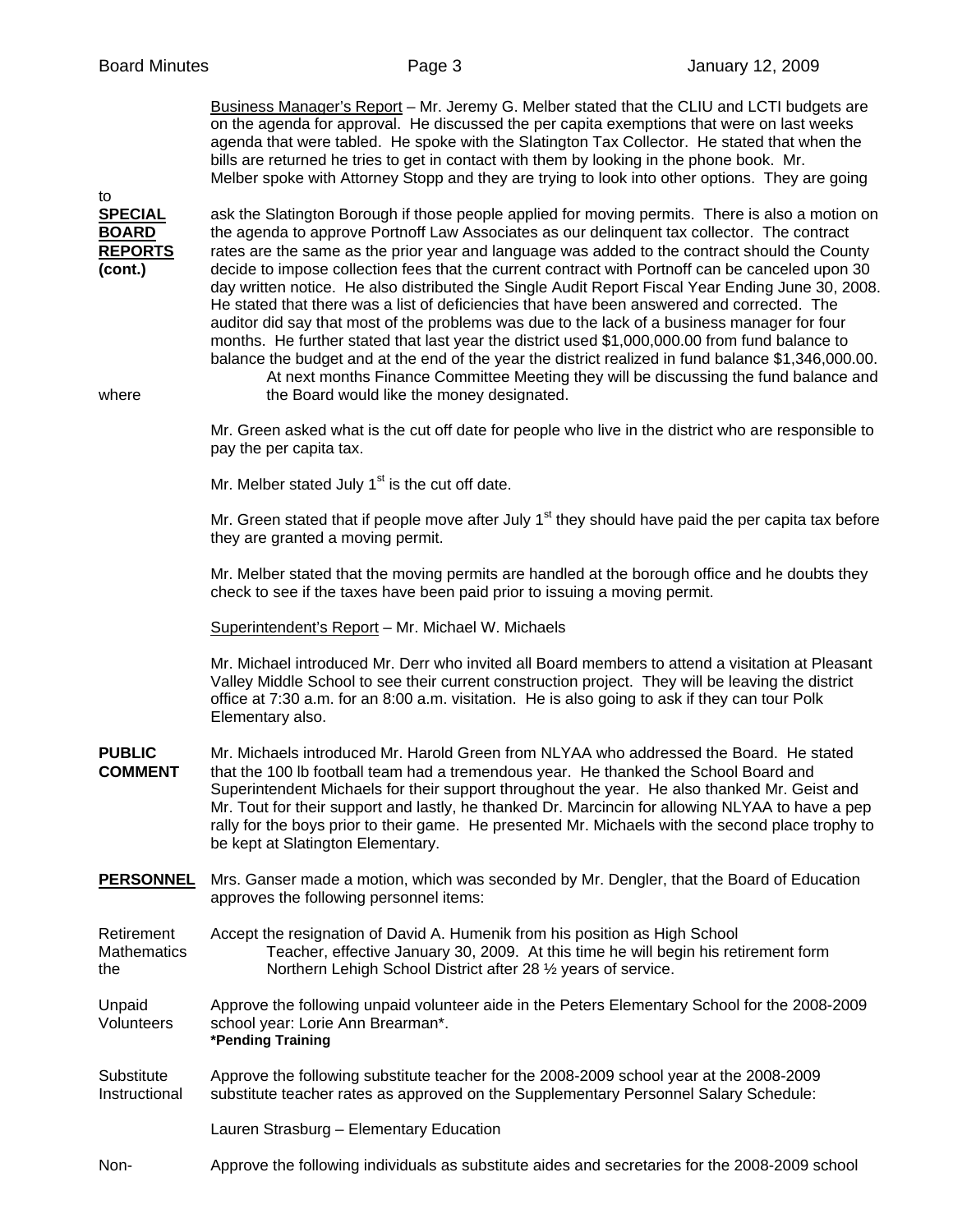Instructional year at the 2008-2009 substitute rates as approved on the Supplementary Personnel Salary Schedule:

> Nicole Breneman Lorie Ann Brearman\* **\*Pending Verification of Missing Personnel File Items/Clearances**

**PERSONNEL** Approve the following individuals as substitute cafeteria workers for the 2008-2009 school year at **(cont.)** the 2008-2009 substitute rates as approved on the Supplementary Personnel Salary Schedule:

Nicole Breneman

 Approve the following individuals as a substitute custodian for the 2008-2009 school year at the 2008-2009 substitute rates as approved on the Supplementary Personnel Salary Schedule:

 Willie McCowan\*  **\*Pending Verification of Missing Personnel File Items/Clearances** 

- YEA: Mr. Dengler, Mr. Follweiler, Mrs. Ganser, Mr. Green, Mrs. Kulp, Mr. Williams, Mrs. Young, Mr. Hartman (8) NAY: None (0)
- **CONFER-** Mr. Green made a motion, which was seconded by Mr. Dengler, that the Board of Education **ENCES** approves the following conference item:

Linda Thompson – Pennsylvania School Counselors Association  $53<sup>rd</sup>$  Annual Conference – April 15-18, 2009 – Milton Hershey School, Hershey, PA – Registration: \$285.00, Travel: \$44.00, Lodging: \$288.00 – Total Approximate Cost: \$617.00 – Funding: Peters Elementary Guidance Counselor Budget

> YEA: Mr. Dengler, Mr. Follweiler, Mrs. Ganser, Mr. Green, Mrs. Kulp, Mr. Williams, Mrs. Young, Mr. Hartman (8) NAY: None (0)

 Mr. Williams made a motion which was seconded by Mrs. Ganser, that the Board of Education approve the following conference item:

 Heather Rehrig – National Association of School Psychologist 2009 Annual Convention – February 24-28, 2009 – Marriott, Sheraton, and Westin Hotels, Boston, MA – Registration: \$299.00, Travel: \$333.00, Lodging: \$787.00, Meals: \$180.00 – Total Approximate Cost: \$1,599.00 – Funding: School Psychologist Budget

> Mrs. Ganser asked if it was necessary to travel this distance and spend this kind of money on a conference. She stated that she knows that there are local resources at our IU for autism training which would be less expensive in our current economy.

Ms. Rehrig stated that this is a national conference and they tend to have the best of the best when it comes to instructors and having the most up to date research.

Mr. Williams stated that he feels we should be sending some of our people to these kind of conferences for our staff to talk with the best of the best. He does not know the quality of any of these conferences but it is something that is budgeted. He has no idea where we are going to get the best bang for our buck. The way he looks at it is we budget an amount we are willing to spend on conferences for the year and then it is up to administration to decide what conferences are the best to attend.

Mr. Michaels stated that if something needs to change it should happen during the budget process. He has not researched the psychologist conferences but stated that sometimes it is a good idea to get out of our local area to hear a different take on things.

ROLL CALL: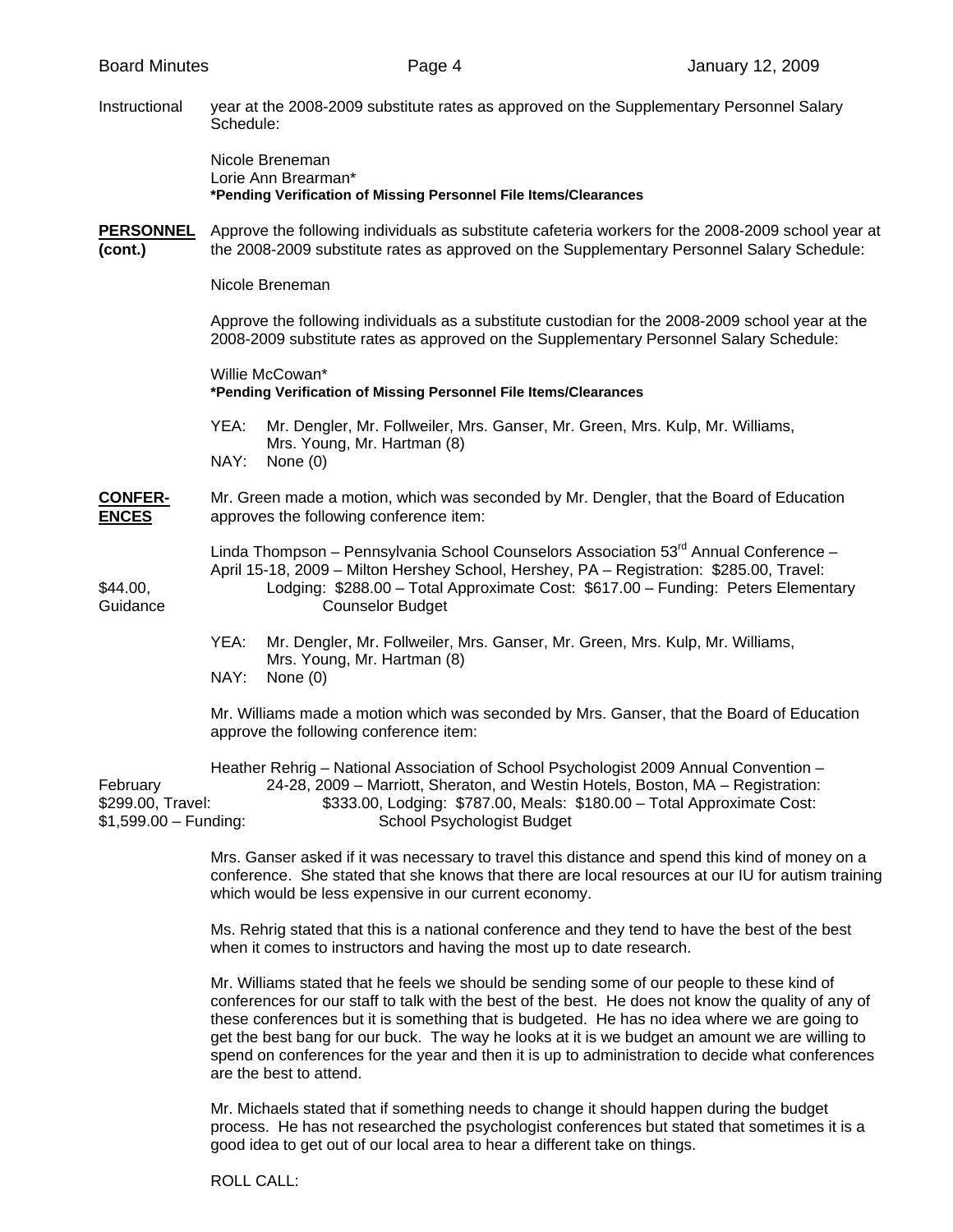YEA: Mr. Green, Mrs. Kulp, Mr. Williams, Mrs. Young, Mr. Hartman (5) NAY: Mr. Dengler, Mr. Follweiler, Mrs. Ganser (3) Motion carried.

Mr. Hartman stated that this is something that will be discussed during budget time.

**CONFER-** Mr. Michaels suggested discussion stating that if you attend a national conference it has to **ENCES** be within so many miles or every three years you can attend a national conference. **(cont.)** 

**OLD** Mrs. Ganser wanted to discuss the issue of one board meeting per month being held on the **BUSINESS** second Monday of the month with committee meetings being held during the first week of the month.

> Mr. Michaels stated that this is the first time he has ever seen a district that held two board meetings a month on consecutive Monday nights. He stated normally there is a week between the two board meetings a month.

Mr. Williams stated that we were just here last week and the meeting has been going on for 50 minutes and he does not think any of it was worthless. Having said that he is not opposed to having one board meeting a month but lets do it the right way. He suggested Administration doing some research, check different school districts. If the committee structure wants to change there is a lot of options there. Do we want to change our committees from 4 down to 2? Are we going to remove our committee meetings? There are some districts that do not have committees; they have workshops that the entire board attends. He shared information he could find on other local school districts; Whitehall, Northwestern, Palmerton, Salisbury, Catasaqua, Northampton, Southern Lehigh and Northern Lehigh. Total number of nights for regular board meeting per month by district; Whitehall (1), Northwestern (2), Palmerton (1), Salisbury (1), Catasaqua (1), Northampton (2), Southern Lehigh (2) and Northern Lehigh (2). Committee meetings were all over the board. Comparing total number of nights for board meetings and committee meetings being held per month by district; Whitehall (2), Northwestern (6), Palmerton (2), Salisbury (3), Catasaqua (2), Northampton (4), Southern Lehigh (5) and Northern Lehigh (4).

Mr. Green stated that many years ago Northern Lehigh had one board meeting and one committee meeting per month. Sometimes at your public meetings you would have something that you wanted to table it and then it could not be voted on again for an entire month. The reason for two public meetings a month was that if you were going to be here anyway why not make it a public meeting giving the Board the right to vote. If it is a committee meeting you can not vote.

Mrs. Kulp liked the idea of putting the committee meetings together. She thinks it would be better use of administration and board time. She also thinks more Board members may be able to hear about things they are not currently able to hear about because they are not on that committee.

Mrs. Ganser stated that her thought was to have the committee meetings the first week of the month and then the regular voting board meeting the following week. This would give the committees an opportunity to get things on the agenda for a vote that was discussed during the committee meetings.

Mrs. Kulp is asking administration for guidance and if they think it is feasible and something administration would want the Board to do.

Mr. Michaels stated that certain months or times of the year you may need to have two meetings a month for either budgeting or hiring. Mr. Michaels also stated that he feels that technology should be taken out of Buildings and Grounds Committee Meeting and put in with curriculum. He stated that technology should be educationally driven not hardware driven.

Mr. Williams stated that looking back at his chart with all committee meeting being on one night like Whitehall, their meetings start at 4:00 and he feels this would be very difficult for many people. The last committee meeting starts at 7:10. Theoretically depending on how things are going the board could be together for 4 or more hours.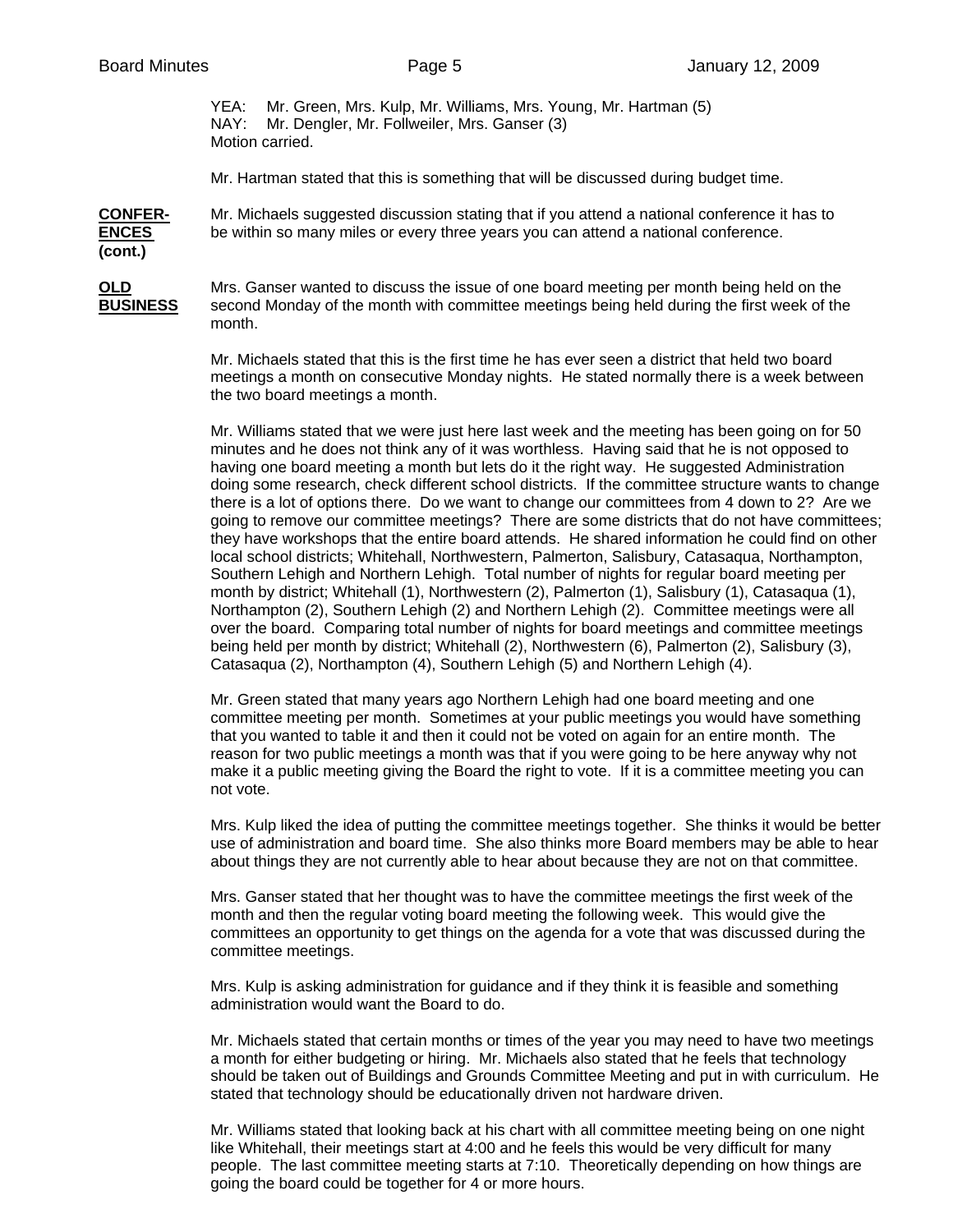Mr. Michaels stated that normally board members are coming and going during those meetings and there is normally a light snack served.

Mr. Michaels asked that he be able to address this issue at the administrative team meeting tomorrow and gather information from the administrative staff.

**(cont.)** 

**OLD** Mr. Hartman stated that he has no issue with going to one board meeting a month but he feels **BUSINESS** that all the committee meetings on one night would not work.

> Mr. Williams stated that he hopes that the night for the meetings stay the same because they currently are nights people are use to being out. He further stated that you can say that you can reduce the number of nights for Board members to be out or you can keep the number of nights the same and have all Board members attend all committee meetings. He also asked that if there are additional board meetings a month needed that it be determined when we set the meeting dates for the year so we do not waste advertising money to advertise for additional meetings.

> Mr. Follweiler stated that he belongs to many organizations and he knows the first Monday of the month many other organizations have their meetings on that day. He also said that no matter what you do you will not be able to stay away from all other meetings being held.

Mr. Hartman stated that the Board will go into executive session immediately following tonight's meeting to discuss negotiations.

**NEW** Mr. Williams made a motion, which was seconded by Mrs. Ganser, that the Board of Education **BUSINESS** approves the following new business item:

State The Northern Lehigh School District Board of School Directors designates Sherri A. Molitoris Ethics to receive and file Form SEC-1, Statement of Financial Interests from the Northern Lehigh Commission School District Board members and designated employees as required by law, and the Northern Lehigh School District Board of Directors requires: the Superintendent, Director of Curriculum and Instruction, Director of Special Education, Business Manager, Director of Support Services, District Solicitor, Elementary Principals, Middle School Principal, Transition High School/Middle School Assistant Principal, High School Assistant Principal, High School Principal, Technology Coordinator, Assistant Technology Coordinator, Food Services Director, and School Psychologists to file Form SEC-1, as required by the regulations of the State Ethics Commission.

> YEA: Mr. Dengler, Mr. Follweiler, Mrs. Ganser, Mr. Green, Mrs. Kulp, Mr. Williams, Mrs. Young, Mr. Hartman (8) NAY: None (0)

**FINANCIAL** Mrs. Ganser made a motion, which was seconded by Mr. Dengler, that the Board of Education approves the following financial items:

- List Of Approve the Following List of Bills: Bills General Fund month of December Cafeteria Fund month of December Athletic Fund month of December
	- Refreshment Stand Fund month of December
- Financial Approve the Following Financial Reports: Reports NLMS Student Activities Account month of November NLHS Student Activities and Scholarship Accounts for the month of November

Per Capita Approve abatement/exoneration requests of per capita taxes, for the residents that fall within the Abatements guidelines, as presented.

Delinquent RESOLVED, the Board of Education approves Portnoff Law Associates as delinquent real estate Tax Collectors tax collectors for the Northern Lehigh School District for the 2009 tax year. Portnoff